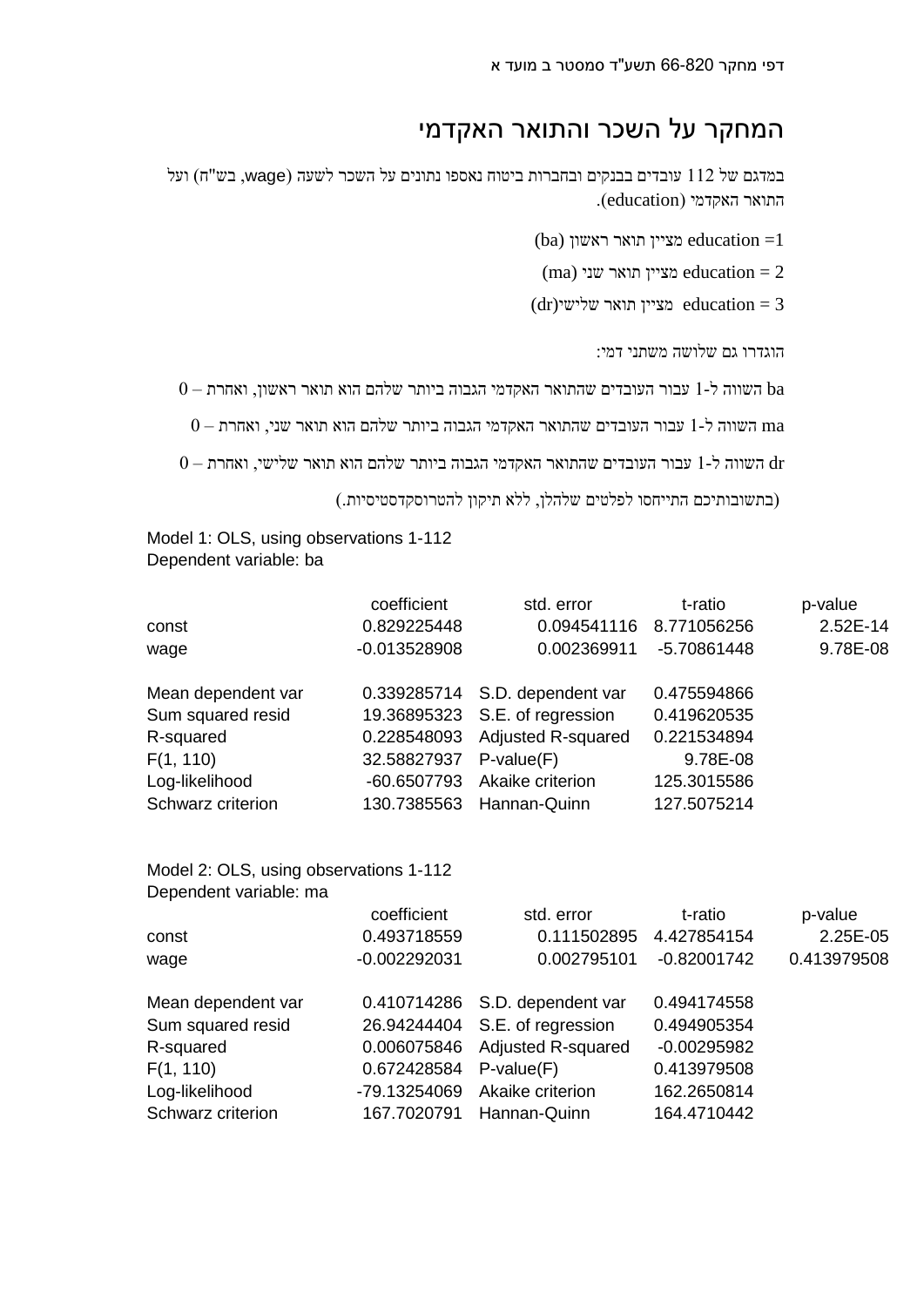Model 3: OLS, using observations 1-112 Dependent variable: dr

|                    | coefficient            | std. error                     | t-ratio     |
|--------------------|------------------------|--------------------------------|-------------|
| const              |                        | 0.077907092                    |             |
| wage               |                        | 0.001952937                    |             |
| Mean dependent var |                        | 0.25 S.D. dependent var        | 0.434958836 |
| Sum squared resid  |                        | 13.15281423 S.E. of regression | 0.345790455 |
| R-squared          |                        | 0.373675513 Adjusted R-squared | 0.367981654 |
| F(1, 110)          | 65.62781313 P-value(F) |                                | 8.16E-13    |
| Log-likelihood     |                        | -38.97678069 Akaike criterion  | 81.95356137 |
| Schwarz criterion  |                        | 87.39055912 Hannan-Quinn       | 84.15952423 |

Model 4: Logit, using observations 1-112 Dependent variable: ba Standard errors based on Hessian

|                    | coefficient    | std. error         |             |
|--------------------|----------------|--------------------|-------------|
| const              | 6.068394473    | 1.413111081        | 4.29435064  |
| wage               | $-0.225303545$ | 0.050151647        | -4.49244559 |
| Mean dependent var | 0.339285714    | S.D. dependent var | 0.475594866 |
| McFadden R-squared | 0.35259699     | Adjusted R-squared | 0.324719621 |
| Log-likelihood     | -46.44649341   | Akaike criterion   | 96.89298682 |
| Schwarz criterion  | 102.3299846    | Hannan-Quinn       | 99.09894967 |

Model 5: Logit, using observations 1-112 Dependent variable: ma Standard errors based on Hessian

|                    | coefficient    | std. error                     |               |
|--------------------|----------------|--------------------------------|---------------|
| const              | -0.007730625   | 0.468278111                    | $-0.01650861$ |
| wage               | $-0.009836678$ | 0.011999677                    | $-0.81974521$ |
| Mean dependent var |                | 0.410714286 S.D. dependent var | 0.494174558   |
| McFadden R-squared | 0.00459136     | <b>Adjusted R-squared</b>      | $-0.02178093$ |
| Log-likelihood     | -75.4889607    | Akaike criterion               | 154.9779214   |
| Schwarz criterion  | 160.4149191    | Hannan-Quinn                   | 157.1838842   |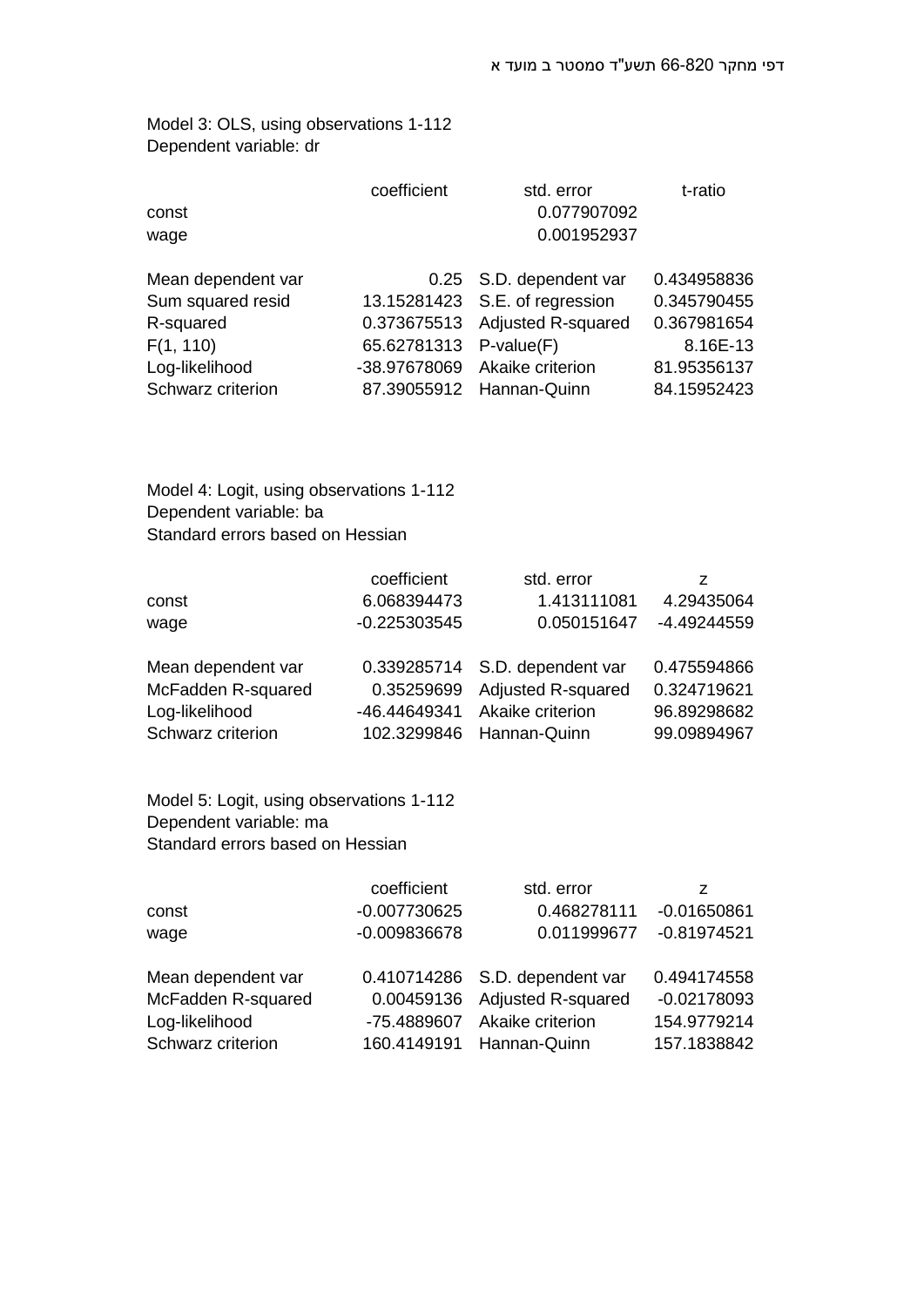Model 6: Logit, using observations 1-112 Dependent variable: dr Standard errors based on Hessian

|                    | coefficient | std. error                    | z           |
|--------------------|-------------|-------------------------------|-------------|
| const              | -5.30782724 | 0.931796257                   | -5.69633887 |
| wage               | 0.108302257 | 0.022648951                   | 4.78177814  |
| Mean dependent var |             | 0.25 S.D. dependent var       | 0.434958836 |
| McFadden R-squared | 0.339209428 | <b>Adjusted R-squared</b>     | 0.307454089 |
| Log-likelihood     |             | -41.61760535 Akaike criterion | 87.2352107  |
| Schwarz criterion  |             | 92.67220845 Hannan-Quinn      | 89.44117356 |

Model 7: Multinomial Logit, using observations 1-112 Dependent variable: education Standard errors based on Hessian

coefficient std. error z p-value ------------------------------------------------------ education  $= 2$  const -5.83721 1.43086 -4.080 4.51e-05 \*\*\* wage 0.210455 0.0509314 4.132 3.59e-05 \*\*\* education  $= 3$  const -9.85433 1.69305 -5.820 5.87e-09 \*\*\* wage 0.294140 0.0551858 5.330 9.82e-08 \*\*\* Mean dependent var 1.910714 S.D. dependent var 0.765866 Log-likelihood -83.97402 Akaike criterion 175.9480 Schwarz criterion 186.8220 Hannan-Quinn 180.3600

Number of cases 'correctly predicted' = 76 (67.9%) Likelihood ratio test: Chi-square $(2)$  = 73.7007  $[0.0000]$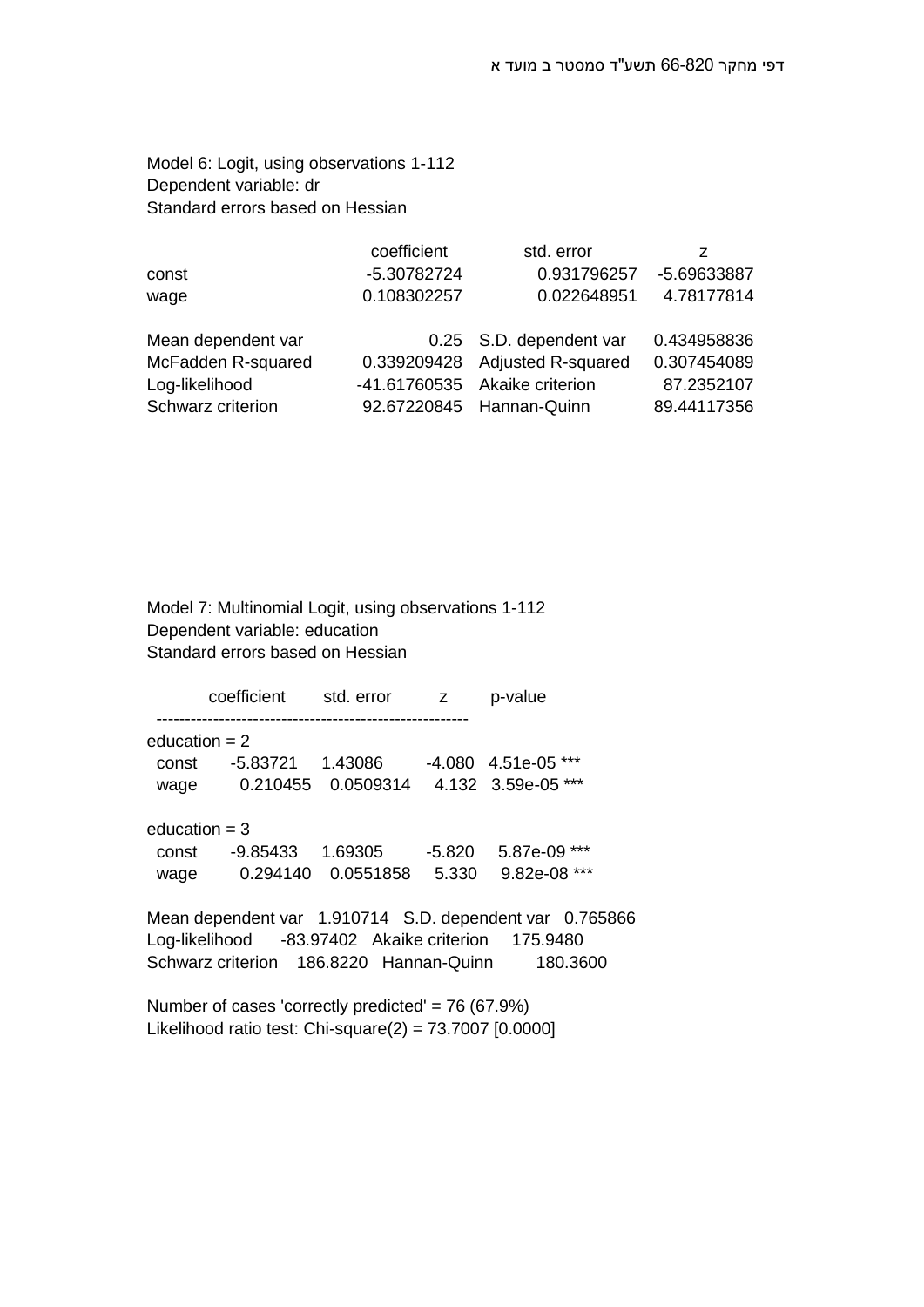## המחקר על הגלידה

לפי 30 נתונים חודשיים על הצריכה לנפש של שני סוגים של גלידה, typea ו- typea נוסח המודל הבא:<br>  $typea: \quad q1_t = \alpha_1 + \alpha_2 p1_t + \alpha_3 income_t + \alpha_4 temp_t + u_{1t}$ י 1990 נתונים חודשיים על הצריכה לנפש של שני סוגים של גלידה, typea נתונים חודשיים על הצריכה<br>
19*typea* :  $q1_t = \alpha_1 + \alpha_2 p1_t + \alpha_3 income_t + \alpha_4 temp_t + u_{1t}$ typea:  $q1_{t} = \alpha_{1} + \alpha_{2} p1_{t} + \alpha_{3} \text{income}_{t} + \alpha_{4} \text{temp}_{t} + u_{1t}$ <br>typeb:  $q2_{t} = \beta_{1} + \beta_{2} p2_{t} + \beta_{3} \text{income}_{t} + \beta_{4} \text{temp}_{t} + u_{2t}$ 

 $t$  1 - הכמות והמחיר של גלידה מסוג  $t$  1 $q$ 1  $q$ 1 -  $q$ 1  $q$ 1

 $t$  1 - ר $p$ 2 $t$   $p$   $\epsilon$   $p$   $q$   $q$   $q$ 

*t incomet* - הכנסה בתקופה t *temp* - טמפרטורה בתקופה t

| <b>OLS</b>                         |                              |    |
|------------------------------------|------------------------------|----|
| Source SS df                       |                              | MS |
| ---------------------------------- |                              |    |
| Model   .090250523                 | $\overline{\phantom{a}}$ 3   |    |
| Residual   .088833                 | 26                           |    |
| .                                  | ---------------------------- |    |
|                                    |                              |    |
| q1                                 | Coef. Std. Err               |    |
| --------------------------------   |                              |    |
| p1                                 | $  -1.044413 .834357$        |    |
| income                             | .0033078 .0011714            |    |
| temp   .0034584                    | .0004455                     |    |
| cons                               | 1973149 .2702161             |    |
|                                    |                              |    |

**OLS** Source | SS df MS -------------+------------------------------ Model | .215793584 3 .071931195 Residual | .801837796 26 .023147608 -------------+----------------------------- q2 | Coef. Std. Err. -------------+--------------------------------------------------------------- p2 | -1.152335 .6430364 income | .0089896 .0061217 temp | .004598 .0018209 \_cons | -.4120625 .4765266 ------------------------------------------------------------------------------